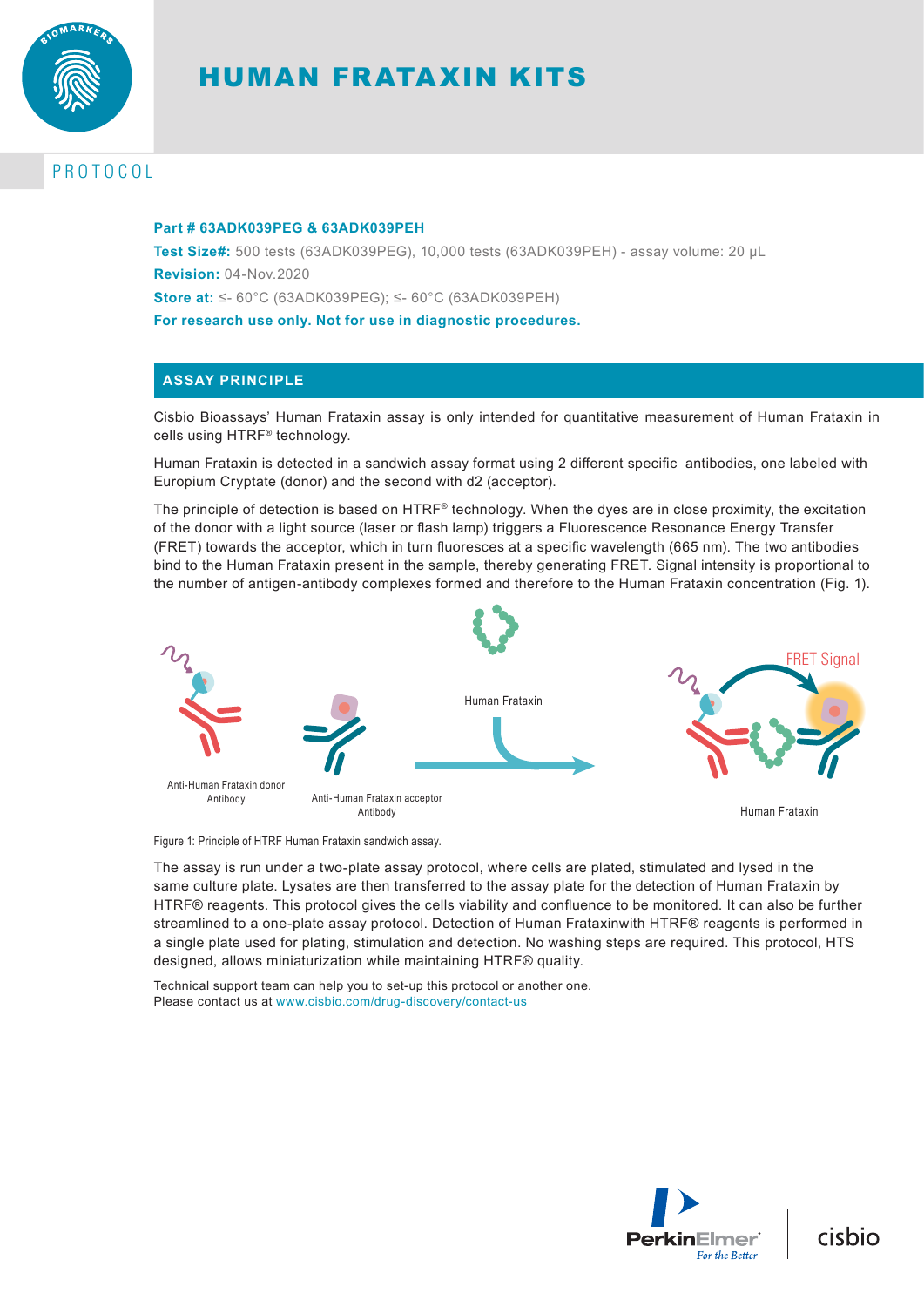

The assay can be run under a two-plate protocol, where cells are plated and stimulated in the same culture plate, then transferred to the assay plate for the HTRF® detection. This protocol enables the cells' viability and confluence to be monitored. It can also be further streamlined to a one-plate assay protocol where plating, stimulation and detection is performed in a single plate. Cell density, stimulation time, lysis step and other parameters related to the biology are cell-dependent and need to be optimized. For cells kept in medium for the lysis, we recommend to use the lysis buffer 4X (ready to use).

For cells removing the medium for lysis, we recommend to use the lysis buffer 1X.



**TWO-PLATE ASSAY PROTOCOL (FOR ADHERENT CELLS):**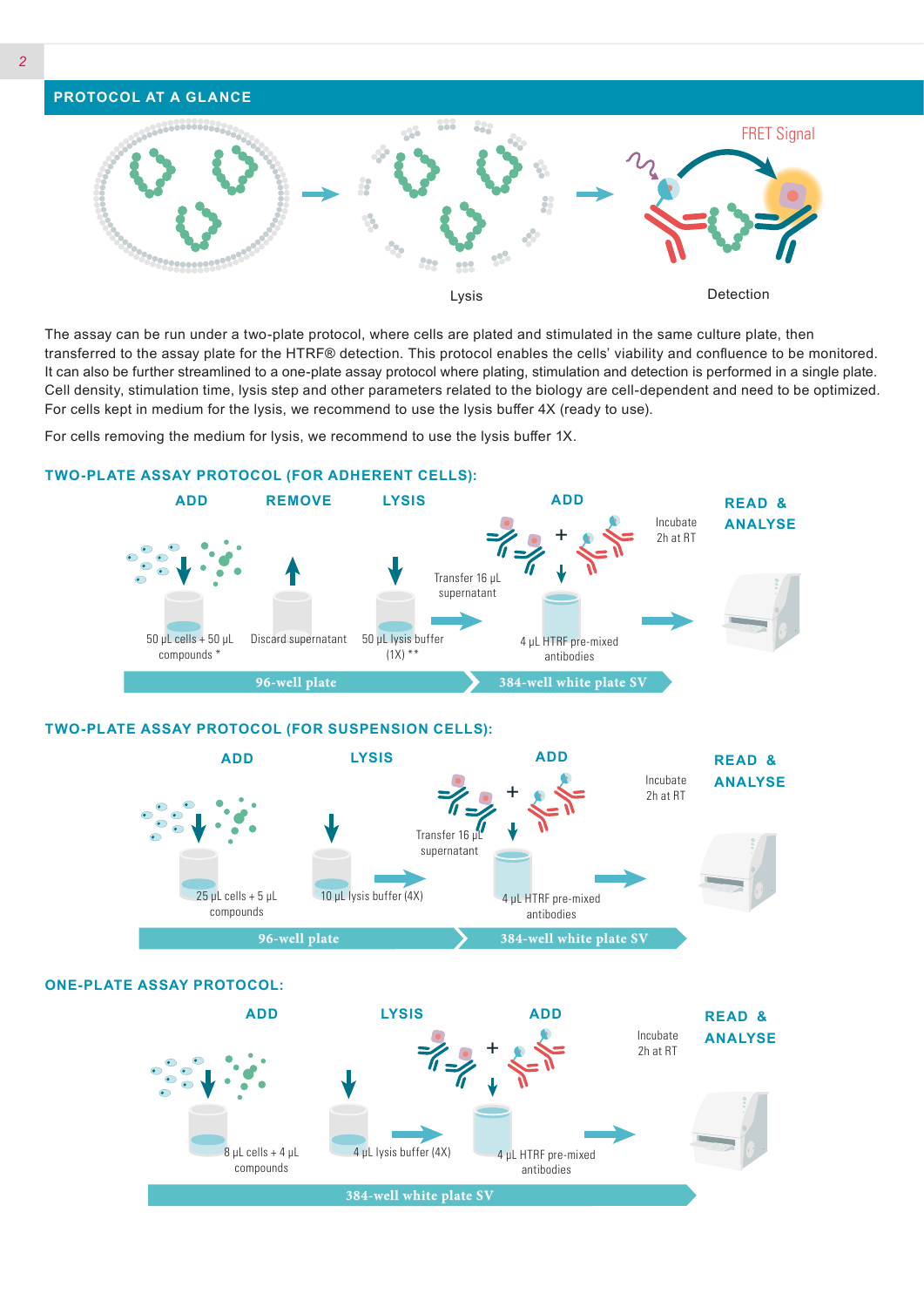#### **MATERIALS PROVIDED:**

| <b>Kit components</b>                    | 500 tests<br>Cat # 63ADK039PEG   | <b>10,000 tests</b><br>Cat # 63ADK039PEH |  |
|------------------------------------------|----------------------------------|------------------------------------------|--|
| Control lysate<br>Frozen/ready-to-use    | 1 vial - 150 µL                  | 2 vials - 150µL                          |  |
| Anti-Human Frataxin-Eu Cryptate Antibody | 1 vial - 20 µL<br>Frozen - 50 X  | 1 vial - 400uL<br>Frozen - 50 X          |  |
| Anti-Human Frataxin-d2 Antibody          | 1 vial - 20 µL<br>Frozen - $50X$ | 1 vial - 400 µL<br>Frozen - $50X$        |  |
| Lysis buffer #2 *<br>stock solution 4X   | 1 vial - 16 mL<br>Frozen         | 1 vial - 70 mL<br>Frozen                 |  |
| Detection Buffer #8 **<br>ready-to-use   | 1 vial - $2 mL$<br>Frozen        | 1 vial - 50 mL<br>Frozen                 |  |

\* Amounts of reagents provided are sufficient for generating 50 µL of cell lysate per well.

\*\* The Detection Buffer is used to prepare working solutions of acceptor and donor reagents.

#### **PURCHASE SEPARATELY:**

- HTRF®-Certified Reader\*\*. Make sure the setup for Eu Cryptate is used
- For a list of HTRF-compatible readers and set-up recommendations, please visit www.cisbio.com/compatible-readers
- Small volume (SV) detection microplates Use white plate only.
- For more information about microplate recommendations, please visit our website at: cisbio.com/microplatesrecommendations

## **STORAGE AND STABILITY**



Antibodies, control lysate and buffers should be stored frozen until use.

Thawed lysis buffer and detection buffer can be stored at 2-8°C in your premises. Thawed antibodies are stable 48 hours at 2-8°C; they can be refrozen (at ≤-16°C ) and thawed at least one more time. Control lysate must be stored frozen at -60°C or below. Thawed control lysate can be refrozen (at -60°C ) and thawed one more time.

#### **REAGENT PREPARATION**

Allow all reagents to thaw before use. We recommend centrifuging the vials gently after thawing, before pipeting the stock solutions.

Prepare the working solutions from stock solutions by following the instructions below.

### **POSITIVE CONTROL SOLUTION: READY-TO-USE**

The control cell lysate is only provided as an internal assay control to check the quality of the results obtained. The window between control lysate and negative control should be greater than 2.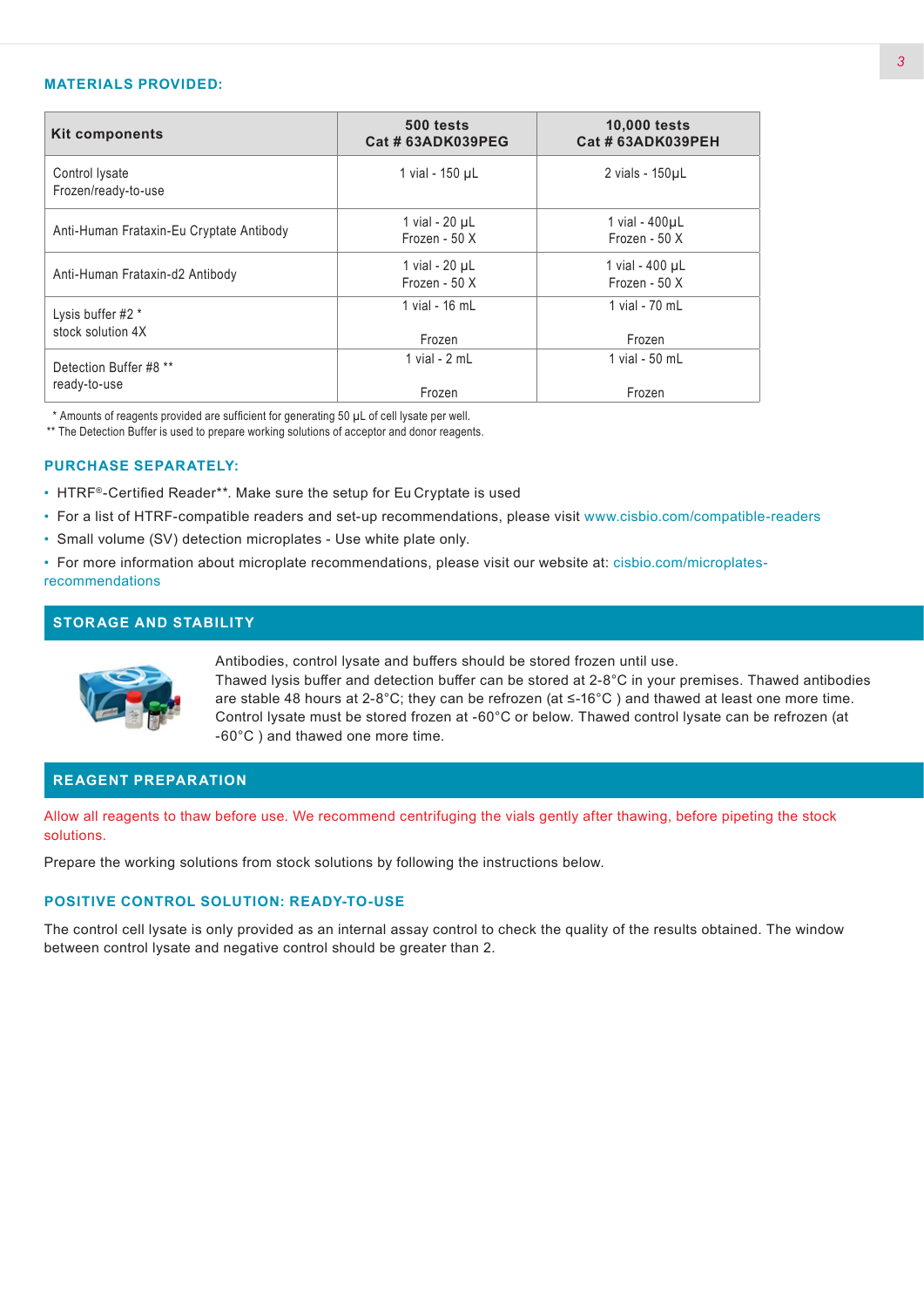## **TO PREPARE WORKING ANTIBODY SOLUTIONS:**

HTRF® reagent concentrations have been set for optimal assay performances. Note that any dilution or improper use of the d2 and Cryptate-antibodies will impair the assay's quality. Be careful, as working solution preparation for antibodies may differ between the 500 and 10,000 tests data point kit.

Antibody working solutions are stable for 2 days at 4°C. Dilute the antibodies with detection buffer #8.



#### **TO PREPARE LYSIS BUFFER:**

Make sure that the lysate has been generated by using the kit reagents.

Prepare the required amount of lysis buffer before running the assay, working solutions are stable for 2 days at 2-8°C.

#### **Lysis buffer 1X for two-plate assay protocol on adherent cells**

Determine the amount of lysis buffer needed for the experiment. Each well requires generally 50 µL of lysis buffer.

Prepare a lysis buffer solution 1X by diluting 4-fold the lysis buffer 4X with distilled water.

| 500 TESTS KIT - 63ADK039PEG                                                                                                                                                              |                | 10,000 TESTS KIT - 63ADK039PEH |                                                                                                                                                                                          |  |  |
|------------------------------------------------------------------------------------------------------------------------------------------------------------------------------------------|----------------|--------------------------------|------------------------------------------------------------------------------------------------------------------------------------------------------------------------------------------|--|--|
| Preparation of Iysis buffer 1X                                                                                                                                                           |                |                                |                                                                                                                                                                                          |  |  |
| Dilute the "lysis buffer 4X" 4-fold with distilled<br>water to prepare lysis buffer 1X. e.g. take 1.25 mL<br>of lysis buffer 4X and add it to 3.75 mL of distilled<br>water. Mix gently. | 3 vol<br>l vol | 3 vol<br>1 vol                 | Dilute the "lysis buffer 4X" 4-fold with distilled<br>water to prepare lysis buffer 1X. e.g. take 1.25 mL<br>of lysis buffer 4X and add it to 3.75 mL of distilled<br>water. Mix gently. |  |  |

### **Lysis buffer 4X for assay protocol on cells: two-plate assay protocol on suspension cells and one-plate assay protocol**

Buffer is ready-to-use

Determine the amount of lysis buffer needed for the experiment:

- One-plate assay protocol: Each well requires generally 4 µL of lysis buffer.
- Two-plate assay protocol: Each well requires generally 10 µL of lysis buffer.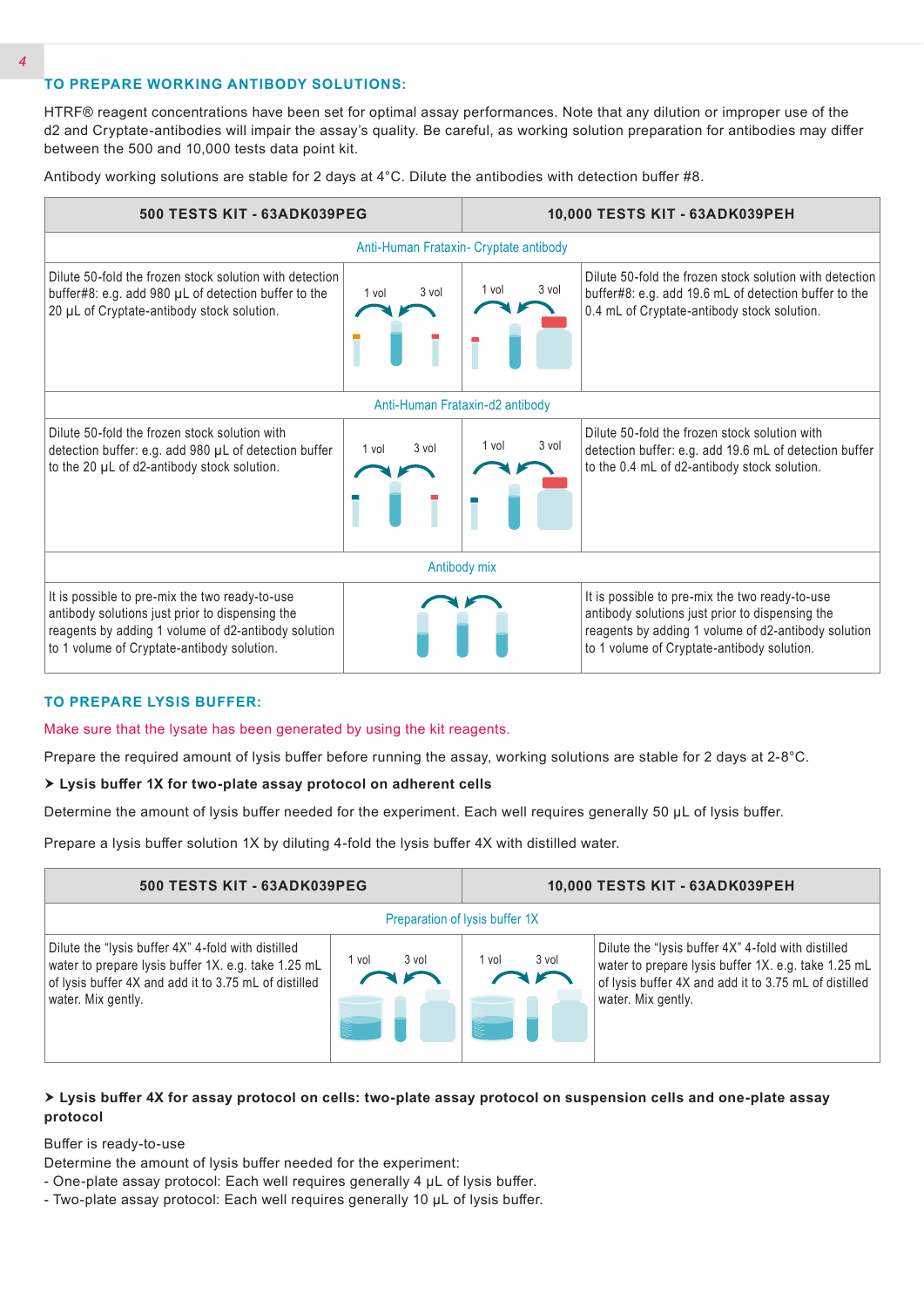## **TWO PLATE ASSAY PROTOCOL**

#### **GENERAL LAB WORK PRIOR USING CISBIO KIT: CELLS PREPARATION FOR ADHERENT CELLS FOR SUSPENSION CELLS 1** Plate 50 µL of cells in 96-well tissue-culture treated plate in appropriate growth medium and incubate overnight, at 37°C in CO2 atmosphere. Plate 25 µL of cells in 96-well tissue-culture treated plate in appropriate growth medium and incubate overnight, at 37°C in CO2 atmosphere. 96-well culture plate Optimization of cell seeding densities is recommended. Depending on receptor a starving step with serum-free medium could be essential. **2** Dispense 50 μL of compounds (2X) diluted in cell culture medium Dispense 5 μL of compounds (6X) diluted in cell culture medium 96-well culture plate For most compound, incubation time should be above 24 hours at 37°C. We recommend a time course study to determine the optimal stimulation time. Note that concentration above 0.5% DMSO will impair assay performances. Same final concentration of DMSO must be used for each compound dilutions. **3** Remove carefully cell supernatant either by aspirating supernatant or by flicking the plate. Do not remove cell supernatant 96-well culture plate **HUMAN FRATAXIN DETECTION USING CISBIO KIT FOR ADHERENT CELLS FOR SUSPENSION CELLS 4** Immediately add  $50 \mu L$  of lysis buffer (1X) and incubate for at least 30 minutes at room temperature under shaking. Immediately add 10  $\mu$ L of lysis buffer (4X) and incubate for at least 30 minutes at room temperature under shaking. 96-well culture plate Use the appropriate lysis buffer and incubate at room temperature with shaking. We recommend a time course study to determine the optimal lysis incubation time. **5** After homogenization by pipeting up and down, transfer 16  $\mu$ L of cell lysate from the 96-well cellculture plate to a 384-well small volume white plate. Depending on cell lines used, it can be necessary to dilute the cell lysate to ensure samples are within the assay linear range 384-well SV plate 384-well SV plate 384-well SV plate 384-well SV plate **6** Add 4  $\mu$ L of premixed antibody solutions (vol/vol) prepared in the detection buffer #8. Cover the plate with a plate sealer. Incubate 2h at RT. Maximum signal is reached after 2h incubation time, and remains stable over a period of 24 hours. Therefore, readings can be made between 2h and 24h of incubation time. Set up your reader for Eu Cryptate and read the fluorescence emission at two different wavelenghts (665nm and 620nm) on a compatible HTRF® reader\*. 384-well SV plate 384-well SV plate

\* For more information about HTRF® compatible readers and for set-up recommendations, please visit our website at: www.cisbio.com/drug-discovery/htrf-compatible-readers

#### **Standard protocol for two-plate assay protocol in 20 µL final volume (after lysis step)**

|                             |         | Non treated cell<br><b>Iysate</b>                                                                                                                                                                                                                    | <b>Treated cell</b><br><b>Iysate</b>     | <b>Positive control</b>             | <b>Negative control</b>              | <b>Blank control</b>                         |
|-----------------------------|---------|------------------------------------------------------------------------------------------------------------------------------------------------------------------------------------------------------------------------------------------------------|------------------------------------------|-------------------------------------|--------------------------------------|----------------------------------------------|
| <b>Step</b>                 |         | Dispense 16 µL of<br>non treated cell lysate                                                                                                                                                                                                         | Dispense 16 µL of<br>treated cell lysate | Dispense 16 µL of<br>control lysate | Dispense 16 µL of<br>lysis buffer 1X | Dispense 16 µL of<br>non treated cell lysate |
| $\mathbf{z}$<br>Step        |         | Add 2 µL of Anti-Human Frataxin-d2 working solution to all wells                                                                                                                                                                                     | Add 2 µL of detection<br>buffer #8       |                                     |                                      |                                              |
| $\mathbf{c}$<br><b>Step</b> |         | Add 2 µL of Anti Human Frataxin-Eu Cryptate working solution to all wells                                                                                                                                                                            |                                          |                                     |                                      |                                              |
| Step 4                      | $\odot$ | Cover the plate with a plate sealer. Incubate 2h at room temperature. Maximum signal is reached after 2h incubation<br>time, and remains stable over a period of 24 hours. Therefore, readings can be made between 2h and 24h of<br>incubation time. |                                          |                                     |                                      |                                              |
| 5<br>Step                   |         | Remove the plate sealer and read on an HTRF® compatible reader                                                                                                                                                                                       |                                          |                                     |                                      |                                              |

The blank control is used to check the Cryptate signal at 620 nm.

The Negative control is used to check the non-specific signal. The ratio between control lysate signal / non-specific signal should be greater than 2.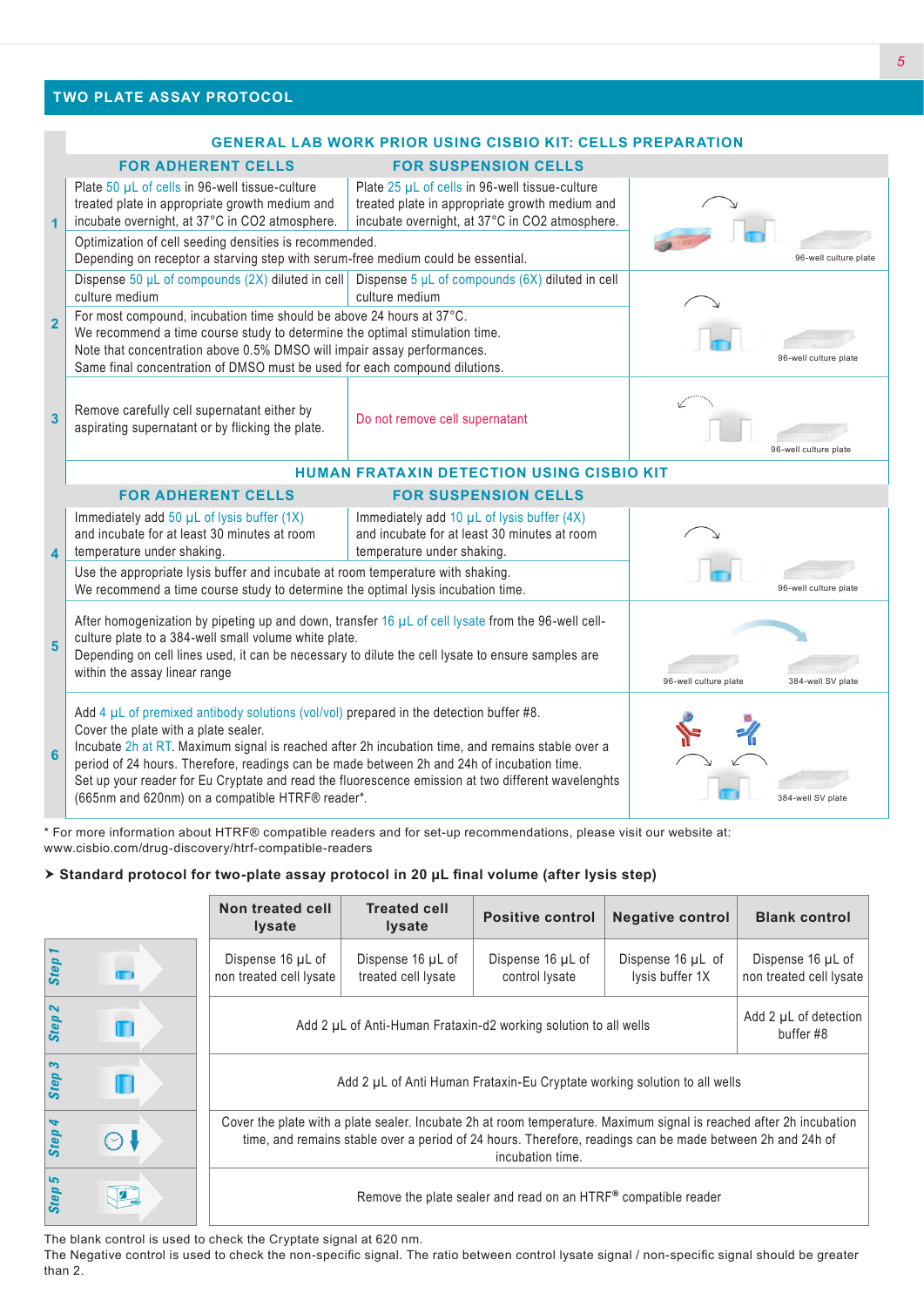## **ONE PLATE ASSAY PROTOCOL**



\* For more information about HTRF® compatible readers and for set-up recommendations, please visit our website at: www.cisbio.com/drug-discovery/htrf-compatible-readers

#### **Standard protocol for one-plate assay protocol in 20 µL final volume**

|                                                                                                                                                                                                                                |                                  |            | Non treated cell<br><b>lysate</b>                                                                                                                                                                                                                    | <b>Treated cell</b><br><b>lysate</b> | <b>Blank control</b>                                                | <b>Negative control</b>                         | <b>Positive control</b>             |
|--------------------------------------------------------------------------------------------------------------------------------------------------------------------------------------------------------------------------------|----------------------------------|------------|------------------------------------------------------------------------------------------------------------------------------------------------------------------------------------------------------------------------------------------------------|--------------------------------------|---------------------------------------------------------------------|-------------------------------------------------|-------------------------------------|
| $\overline{AB}$<br>Li<br><b>GENERAL I</b><br>WORK                                                                                                                                                                              | <b>Step</b>                      |            | Dispense 8 µL of cells                                                                                                                                                                                                                               |                                      |                                                                     |                                                 |                                     |
|                                                                                                                                                                                                                                | $\mathbf{z}$<br><b>Step</b>      |            | Add 4 µL of your<br>appropriate medium                                                                                                                                                                                                               | Add 4 µL of<br>compound              | Add 4 µL of your<br>appropriate medium                              | Dispense 12 µL of<br>your appropriate<br>medium | Dispense 16 µL of<br>control lysate |
| ທ<br><b>HUMAN FRATAXIN DETECTION STEP</b>                                                                                                                                                                                      | 3<br><b>Step</b>                 | П          | Add 4 $\mu$ L of lysis buffer #2                                                                                                                                                                                                                     |                                      |                                                                     |                                                 |                                     |
|                                                                                                                                                                                                                                | Step                             | $(\sim)$   | Incubate for at least 30 minutes at room temperature under shaking                                                                                                                                                                                   |                                      |                                                                     |                                                 |                                     |
|                                                                                                                                                                                                                                | دیا<br><b>Step</b>               | П          | Add 2 µL of Anti-Human Frataxin-d2 working<br>Add 2 µL of detection<br>solution to all wells<br>buffer #8                                                                                                                                            |                                      | Add 2 µL of Anti-Human Frataxin-d2 working<br>solution to all wells |                                                 |                                     |
|                                                                                                                                                                                                                                | G<br>Step                        |            | Add 2 µL of Anti Human Frataxin-Eu Cryptate working solution to all wells                                                                                                                                                                            |                                      |                                                                     |                                                 |                                     |
|                                                                                                                                                                                                                                | $\overline{\phantom{0}}$<br>Step | $(\vee)$   | Cover the plate with a plate sealer. Incubate 2h at room temperature. Maximum signal is reached after 2h incubation<br>time, and remains stable over a period of 24 hours. Therefore, readings can be made between 2h and 24h of<br>incubation time. |                                      |                                                                     |                                                 |                                     |
|                                                                                                                                                                                                                                | $\infty$<br>Step                 | $\sqrt{2}$ | Remove the plate sealer and read on an HTRF® compatible reader                                                                                                                                                                                       |                                      |                                                                     |                                                 |                                     |
| The blank control is used to check the Cryptate signal at 620 nm.<br>The Negative control is used to check the non-specific signal. The ratio between control lysate signal / non-specific signal should be greater<br>than 2. |                                  |            |                                                                                                                                                                                                                                                      |                                      |                                                                     |                                                 |                                     |